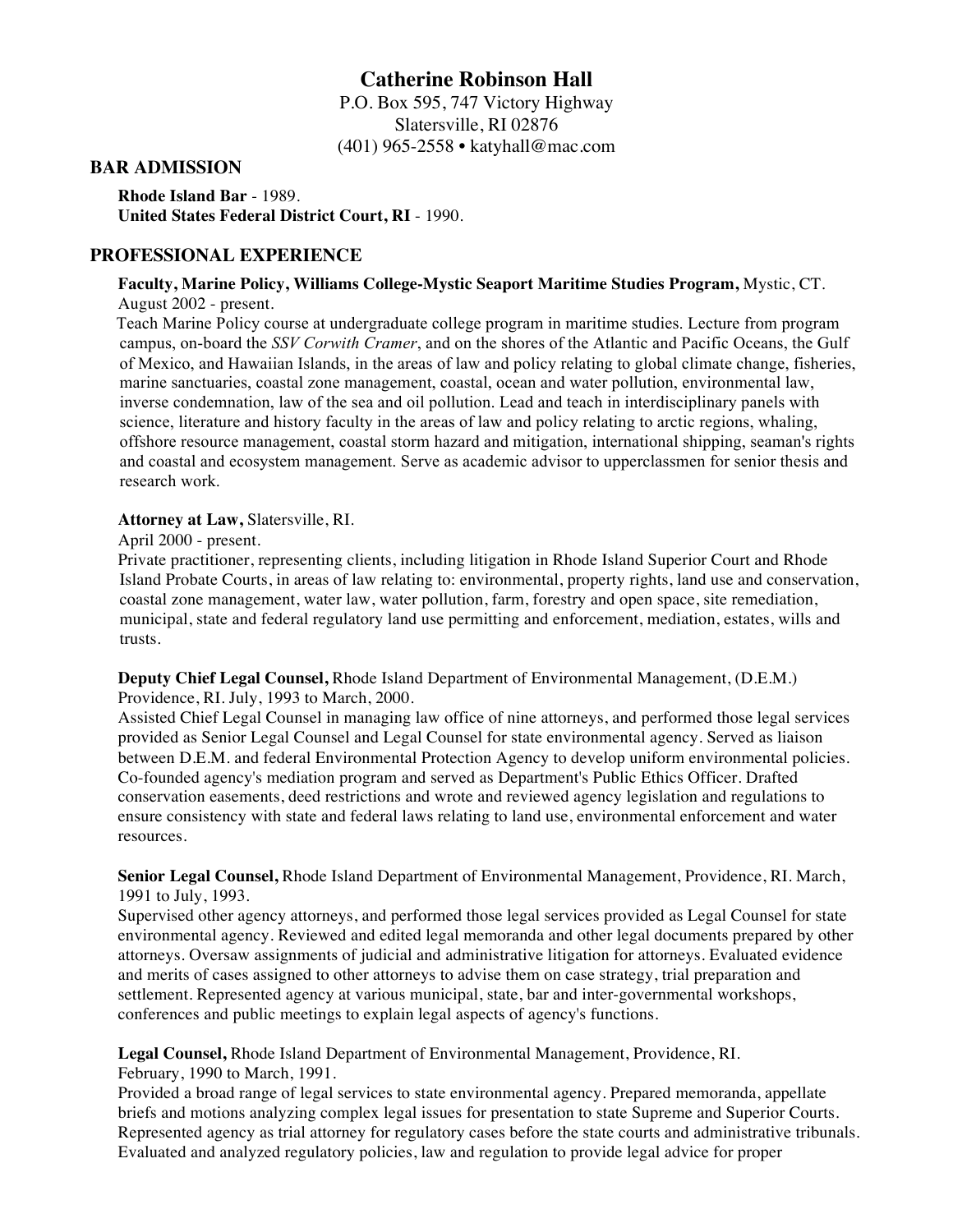administration of the agency's regulatory functions. Drafted state legislation and regulations to augment the agency's regulatory authority, and testified on behalf of agency in support of varied legislation.

# **OTHER PROFESSIONAL ACTIVITIES**

**Adjunct Professor, Marine Biodiversity Law**, **Roger Williams University School of Law, Marine Law Summer Program** (2007); (Visiting Professor, 2006).

**Speaker, Rhode Island Bar Association CLE**: Legal Responses To Rhode Island's Changing Ocean And Climate (2013).

**Visiting Lecturer, Williams College**: Disaster-Driven Ocean Policy (2013).

**Guest Lecturer, Yale University-National University of Singapore:** Marine Policy Management Regimes for U.S. Estuarine Protection (2013).

**Panelist, Mystic Seaport Museum Winter Whaling Colloquium:** Legal and Policy Aspects of Whales and Whaling (2012).

**Visiting Lecturer, Roger Williams University School of Law**: Deepwater Horizon Oil Spill: Legal Ramifications of Ecological, Economic and Cultural Disaster (2012).

**Guest Lecturer at Mystic Seaport Museum Summer Teacher's Institute:** Whales and Whaling –The International and Domestic Legal Framework (2012).

**Guest Lecturer, West Chester University, Winter Term:** United States Fisheries Law and Policies (2011).

**Guest Lecturer at University of Rhode Island, Graduate Program in Marine Affairs:** Offshore Resource Law in the Wake of Deepwater Horizon Oil Spill (2011).

**Lecturer, New England and Maritime Provinces Marine Scholarship Colloquium, Vermont Law School:** BP Deepwater Horizon Oil Spill: Avenues for Legal Education (2010).

**Guest Speaker at Rhode Island Bar Association's Environmental Bar Committee – CLE:** Offshore Management Legal Regimes in the Wake of BP Oil Spill (2010).

**Guest Speaker at Environmental Law Center's Women's Lunch Series, Roger Williams University School of Law:** The Evolution of a Career in Public Service (2009).

**Visiting Lecturer, Sea Education Association:** The Law of Marine and Coastal Ecosystems (2007).

**Judge for Environmental Moot Court**, **Roger Williams University School of Law** (2002 - 2009).

### **MEMBERSHIP IN PROFESSIONAL COMMITTEES, PANELS**

Rhode Island Bar Association

American Bar Association; member of Environmental, Energy and Resources, and Real Property, Trust and Estate Law Sections

Coastal Fellow, University of Rhode Island Coastal Institute (2000 - 2006)